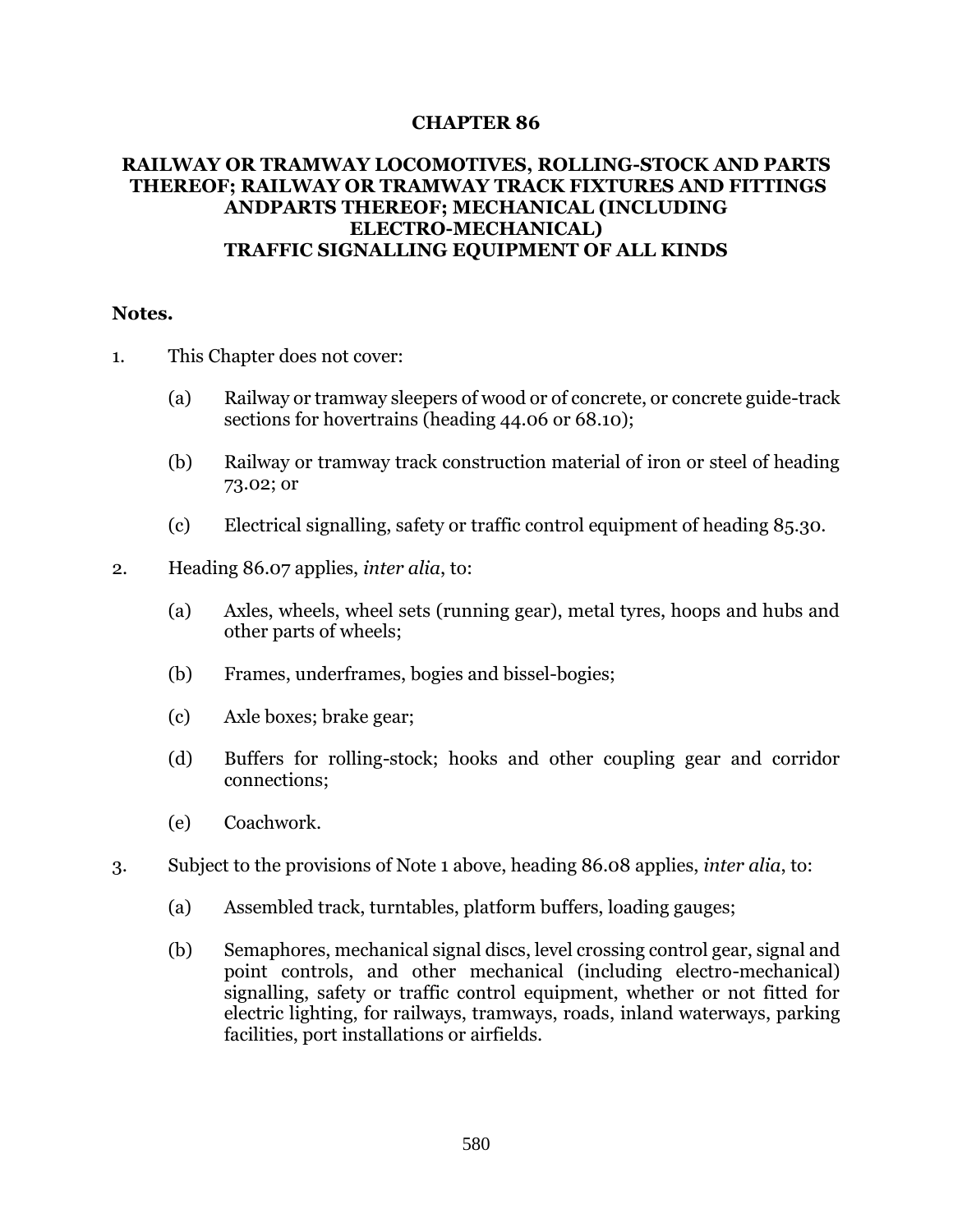| <b>HS</b> | <b>CET</b>     | PR1 | <b>DESCRIPTION OF GOODS</b>                                                                                                                                                                                           | <b>DUTY</b><br><b>RATE</b> | <b>UNIT</b> | <b>SITC</b><br><b>REV<sub>4</sub></b> |
|-----------|----------------|-----|-----------------------------------------------------------------------------------------------------------------------------------------------------------------------------------------------------------------------|----------------------------|-------------|---------------------------------------|
| 86.01     |                |     | Rail locomotives powered from an external source<br>of electricity or by electric accumulators.                                                                                                                       |                            |             |                                       |
| 8601.10   | 0 <sup>0</sup> |     | - Powered from an external source of electricity                                                                                                                                                                      | 5%                         | kg&u        | 791.11                                |
| 8601.20   | $00\,$         |     | - Powered by electric accumulators                                                                                                                                                                                    | 5%                         | $kg\&u$     | 791.15                                |
| 86.02     |                |     | Other rail locomotives; locomotive tenders.                                                                                                                                                                           |                            |             |                                       |
| 8602.10   | 00             |     | - Diesel-electric locomotives                                                                                                                                                                                         | 5%                         | kg&u        | 791.21                                |
| 8602.90   | 00             |     | - Other                                                                                                                                                                                                               | 5%                         | kg&u        | 791.29                                |
| 86.03     |                |     | Self-propelled railway or tramway coaches, vans<br>and trucks, other than those of heading 86.04                                                                                                                      |                            |             |                                       |
| 8603.10   | 00             |     | - Powered from an external source of electricity                                                                                                                                                                      | 5%                         | $kg\&u$     | 791.61                                |
| 8603.90   | 00             |     | - Other                                                                                                                                                                                                               | 5%                         | kg&u        | 791.69                                |
| 8604.00   | 00             |     | Railway or tramway maintenance or service<br>vehicles, whether or not self-propelled (for<br>example, workshops, cranes, ballast tampers,<br>trackliners, testing coaches and track inspection<br>vehicles).          | 5%                         | kg&u        | 791.81                                |
| 8605.00   | $00\,$         |     | Railway or tramway passenger coaches, not self-<br>propelled; luggage vans, post office coaches and<br>other special purpose railway or tramway<br>coaches, not self-propelled (excluding those of<br>heading 86.04). | 5%                         | $kg\&u$     | 791.7                                 |
| 86.06     |                |     | Railway or tramway goods vans and wagons, not<br>self-propelled.                                                                                                                                                      |                            |             |                                       |
| 8606.10   | 00             |     | - Tanks wagons and the like                                                                                                                                                                                           | 5%                         | kg&u        | 791.821                               |
| 8606.30   | 00             |     | - Self-discharging vans and wagons, other than<br>those of subheading 8606.10                                                                                                                                         | 5%                         | kg&u        | 791.823                               |
| 8606.90   | 00             |     | - Other:                                                                                                                                                                                                              |                            |             |                                       |
| 8606.91   | 00             |     | - - Covered and closed                                                                                                                                                                                                | 5%                         | $kg\&u$     | 791.824                               |
| 8606.92   | 00             |     | - - Open, with non-removable sides of a height<br>exceeding 60 cm                                                                                                                                                     | 5%                         | kg&u        | 791.825                               |
| 8606.99   | 00             |     | - - Other                                                                                                                                                                                                             | 5%                         | $kg\&u$     | 791.829                               |
| 86.07     |                |     | Parts of railway or tramway locomotives or<br>rolling-stock.                                                                                                                                                          |                            |             |                                       |
| 8607.10   | 00             |     | - Bogies, bissel-bogies, axles and wheels, and parts<br>thereof:                                                                                                                                                      |                            |             |                                       |
| 8607.11   | $00\,$         |     | - - Driving bogies and bissel-bogies                                                                                                                                                                                  | 5%                         | kg          | 791.991                               |
| 8607.12   | 00             |     | - - Other bogies and bissel-bogies                                                                                                                                                                                    | 5%                         | kg          | 791.992                               |
| 8607.19   | $00\,$         |     | - - Other, including parts                                                                                                                                                                                            | 5%                         | kg          | 791.993                               |
| 8607.20   | 00             |     | - Brakes and parts thereof:                                                                                                                                                                                           |                            |             |                                       |
| 8607.21   | 00             |     | - - Air brakes and parts thereof                                                                                                                                                                                      | 5%                         | kg          | 791.994                               |
| 8607.29   | $00\,$         |     | - - Other                                                                                                                                                                                                             | 5%                         | kg          | 791.995                               |